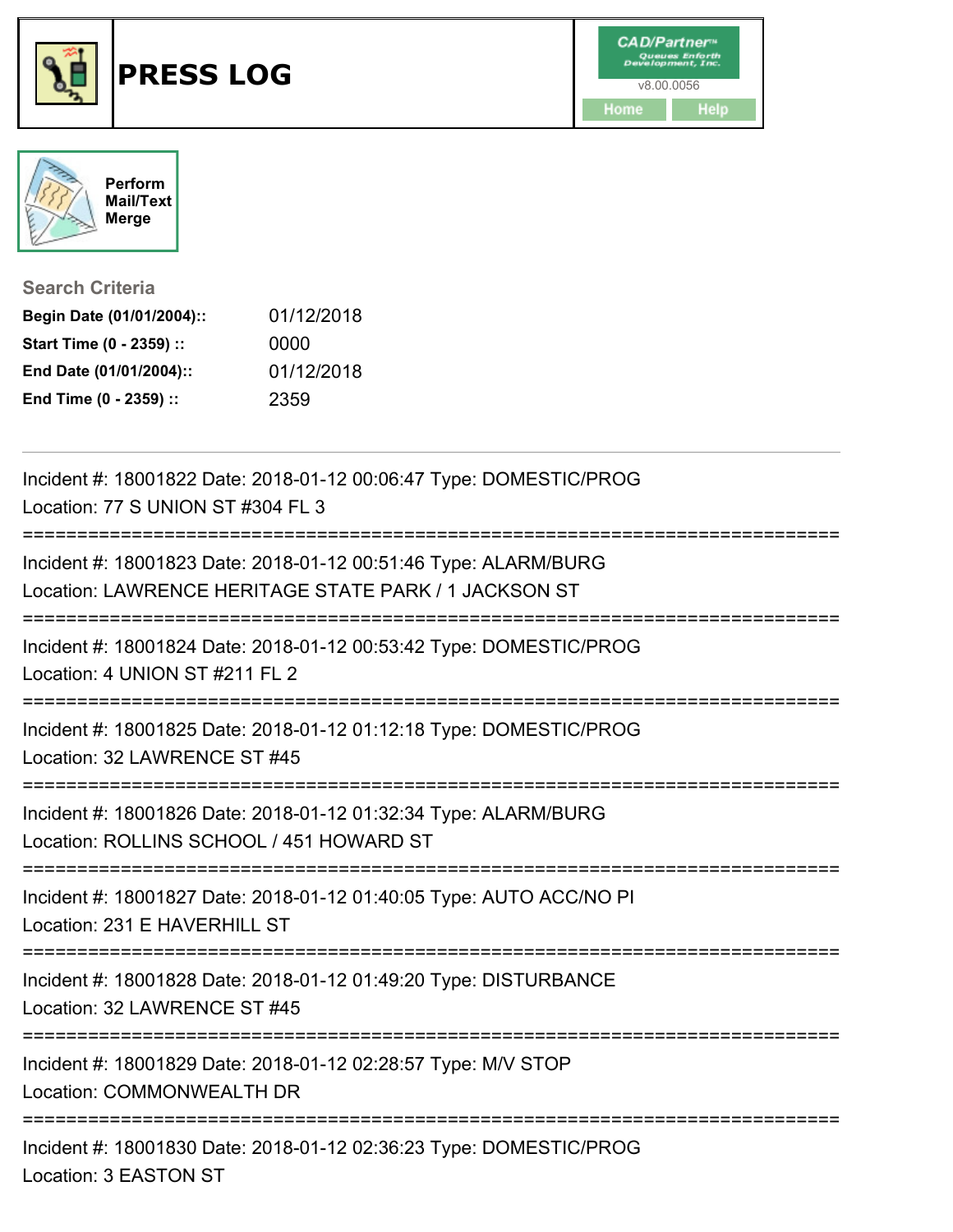| Incident #: 18001831 Date: 2018-01-12 02:39:40 Type: M/V STOP<br>Location: BROADWAY & TREMONT ST     |
|------------------------------------------------------------------------------------------------------|
| Incident #: 18001832 Date: 2018-01-12 02:45:55 Type: M/V STOP<br>Location: 1 GENERAL ST              |
| Incident #: 18001834 Date: 2018-01-12 02:46:21 Type: M/V STOP<br>Location: TREMONT ST & WEST ST      |
| Incident #: 18001833 Date: 2018-01-12 02:47:51 Type: M/V STOP<br>Location: MYRTLE ST & WILLOW ST     |
| Incident #: 18001835 Date: 2018-01-12 02:55:19 Type: M/V STOP<br>Location: BROADWAY & PARK ST        |
| Incident #: 18001836 Date: 2018-01-12 03:02:46 Type: ALARM/BURG<br>Location: 101 AMESBURY ST         |
| Incident #: 18001837 Date: 2018-01-12 03:08:09 Type: M/V STOP<br>Location: FRANKLIN ST & LOWELL ST   |
| Incident #: 18001838 Date: 2018-01-12 03:12:57 Type: M/V STOP<br>Location: BROOKFIELD ST & EASTON ST |
| Incident #: 18001839 Date: 2018-01-12 03:14:51 Type: M/V STOP<br><b>Location: MERRIMACK ST</b>       |
| Incident #: 18001840 Date: 2018-01-12 03:14:56 Type: M/V STOP<br>Location: GROTON ST & S BROADWAY    |
| Incident #: 18001841 Date: 2018-01-12 04:11:02 Type: STOL/MV/PAS<br>Location: 152 OXFORD ST          |
| Incident #: 18001842 Date: 2018-01-12 04:32:36 Type: DISTURBANCE<br>Location: 161 SARATOGA ST #2     |
| Incident #: 18001843 Date: 2018-01-12 04:34:41 Type: TOW/REPOSSED<br>Location: 450 HAVERHILL ST      |
| Incident #: 18001844 Date: 2018-01-12 04:36:29 Type: TOW/REPOSSED<br>Location: 4 GROVE ST            |

===========================================================================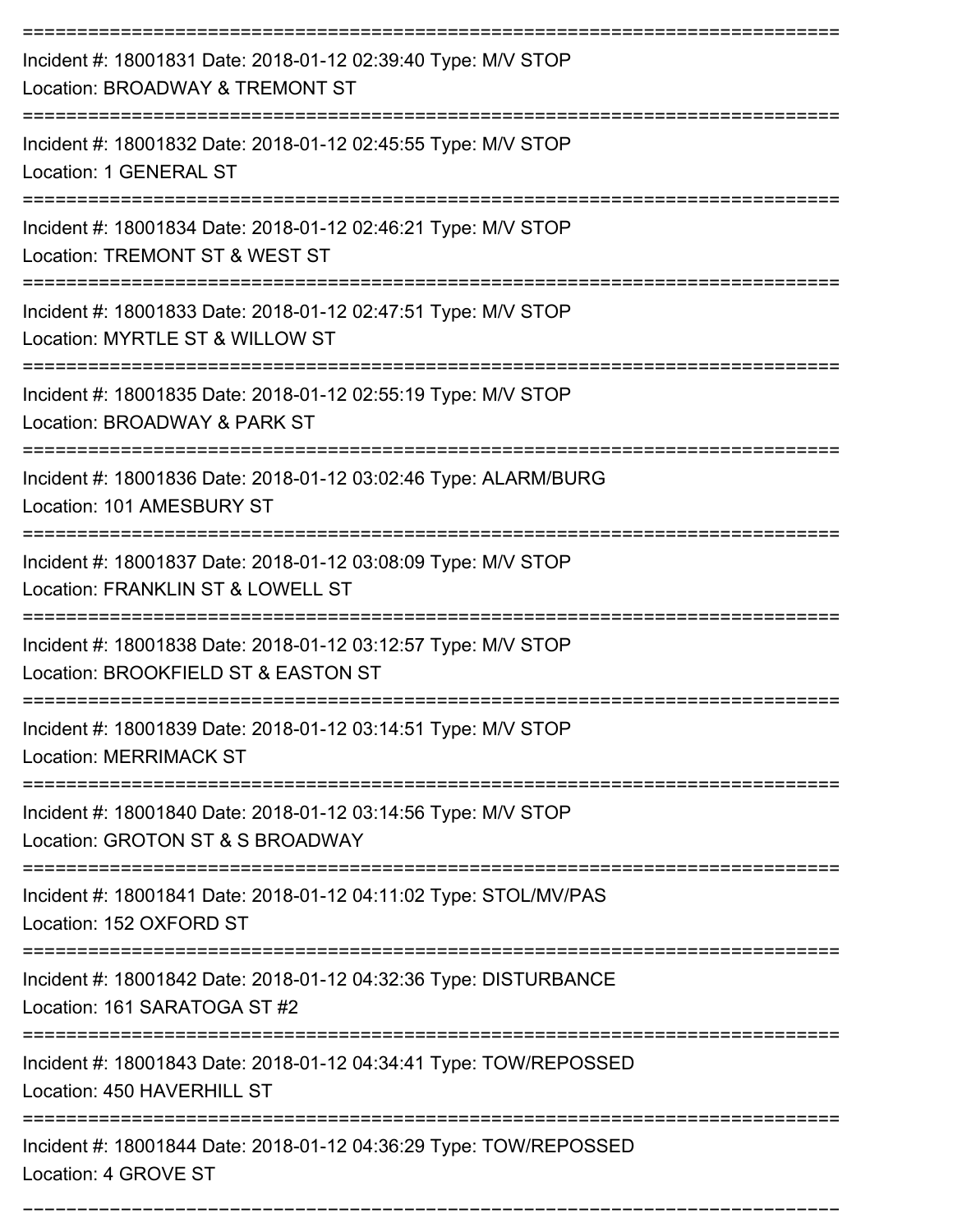| Incident #: 18001845 Date: 2018-01-12 05:14:09 Type: MV/BLOCKING<br>Location: 161 ABBOTT ST                                              |
|------------------------------------------------------------------------------------------------------------------------------------------|
| Incident #: 18001846 Date: 2018-01-12 05:18:28 Type: DOMESTIC/PROG<br>Location: 481 S BROADWAY #23<br>================================== |
| Incident #: 18001847 Date: 2018-01-12 06:00:00 Type: ALARM/BURG<br>Location: PORTUGUESE CLUB / 2 SARATOGA ST                             |
| Incident #: 18001848 Date: 2018-01-12 06:10:04 Type: MV/BLOCKING<br>Location: 162 ABBOTT ST                                              |
| Incident #: 18001849 Date: 2018-01-12 06:45:04 Type: CK WELL BEING<br>Location: E HAVERHILL ST & PROSPECT ST                             |
| Incident #: 18001850 Date: 2018-01-12 06:59:00 Type: M/V STOP<br>Location: CENTRAL BRIDGE / 0 MERRIMACK ST<br>========================== |
| Incident #: 18001851 Date: 2018-01-12 07:04:01 Type: M/V STOP<br>Location: CANAL ST & UNION ST                                           |
| Incident #: 18001852 Date: 2018-01-12 07:04:35 Type: M/V STOP<br>Location: LAWRENCE ST & PARK ST                                         |
| Incident #: 18001853 Date: 2018-01-12 07:08:17 Type: M/V STOP<br><b>Location: BEACON ST</b>                                              |
| Incident #: 18001854 Date: 2018-01-12 07:14:06 Type: M/V STOP<br>Location: HARRISON ST & MT VERNON ST                                    |
| Incident #: 18001855 Date: 2018-01-12 07:17:36 Type: M/V STOP<br>Location: MERRIMACK & 495                                               |
| Incident #: 18001856 Date: 2018-01-12 07:18:56 Type: M/V STOP<br>Location: BRADFORD ST & BROADWAY                                        |
| Incident #: 18001857 Date: 2018-01-12 07:39:48 Type: ASSSIT OTHER PD<br>Location: 7-C SUMMER ST                                          |
| Incident #: 18001858 Date: 2018-01-12 08:04:34 Type: ALARM/BURG<br>Location: DUA / 360 MERRIMACK ST                                      |
|                                                                                                                                          |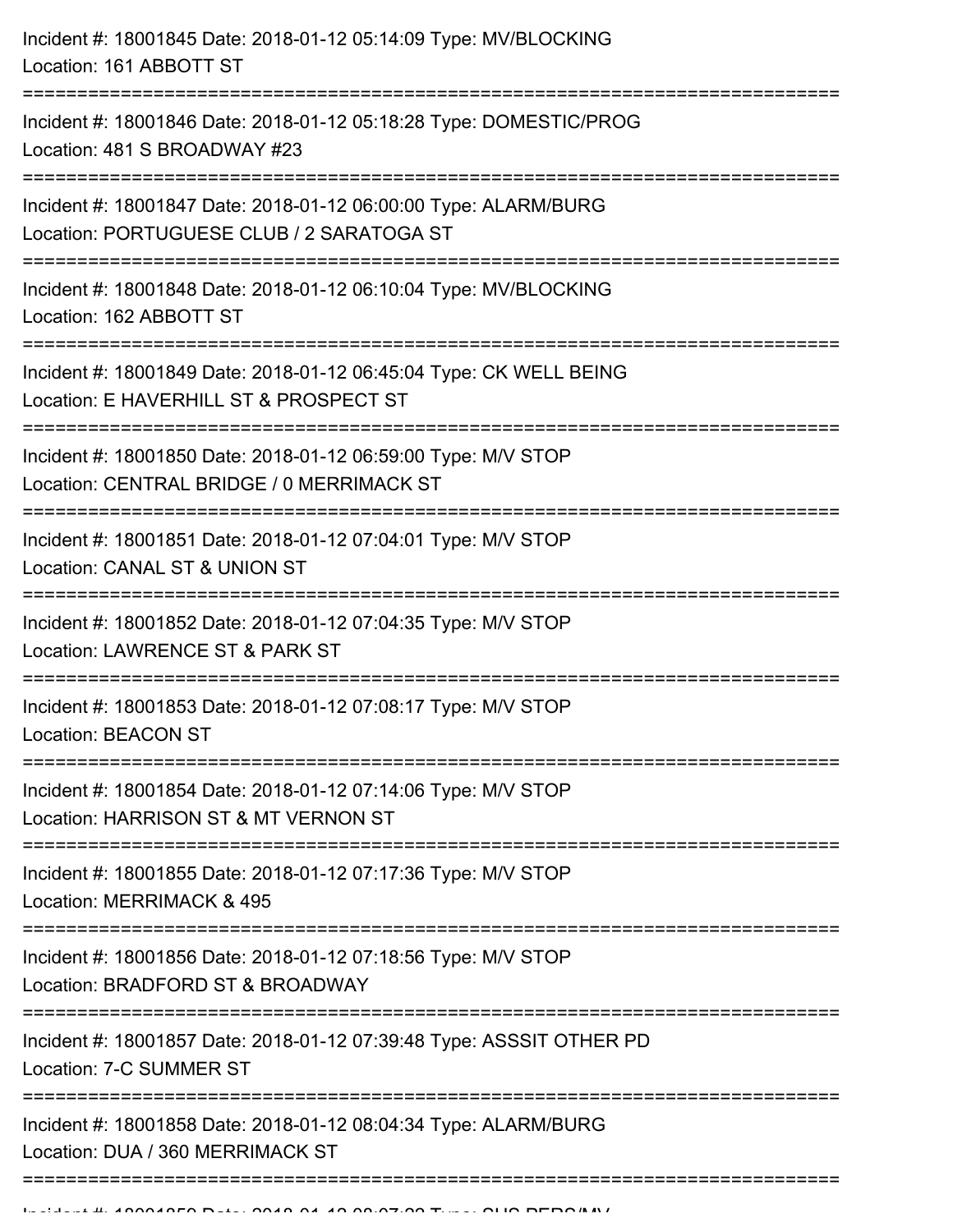Location: 1 DANFORTH ST

| Incident #: 18001860 Date: 2018-01-12 08:34:48 Type: M/V STOP<br>Location: COMMON ST & JACKSON ST                                                       |
|---------------------------------------------------------------------------------------------------------------------------------------------------------|
| Incident #: 18001861 Date: 2018-01-12 08:49:03 Type: MV/BLOCKING<br>Location: 207 BAILEY ST                                                             |
| Incident #: 18001862 Date: 2018-01-12 09:02:23 Type: LARCENY/PAST<br>Location: GOOD MARKS SILVER HOME / 374 AMES ST<br>. <u>__________________</u> ____ |
| Incident #: 18001863 Date: 2018-01-12 09:09:03 Type: HIT & RUN M/V<br>Location: 198 PROSPECT ST                                                         |
| Incident #: 18001864 Date: 2018-01-12 09:12:01 Type: MV/BLOCKING<br>Location: LAWRENCE ST & LOWELL ST                                                   |
| Incident #: 18001865 Date: 2018-01-12 09:35:53 Type: 209A/SERVE<br>Location: 22 BEACON ST                                                               |
| Incident #: 18001866 Date: 2018-01-12 09:43:59 Type: MAN DOWN<br>Location: LAWRENCE BOYS + GIRLS CLUB / 136 WATER ST<br>:=======================        |
| Incident #: 18001867 Date: 2018-01-12 09:50:49 Type: M/V STOP<br>Location: 183 CRAWFORD ST                                                              |
| Incident #: 18001868 Date: 2018-01-12 09:54:11 Type: ALARM/BURG<br>Location: SALVATION ARMY / 250 HAVERHILL ST                                          |
| Incident #: 18001869 Date: 2018-01-12 09:57:27 Type: SUS PERS/MV<br>Location: 8 BAILEY ST #C                                                            |
| Incident #: 18001870 Date: 2018-01-12 10:02:51 Type: M/V STOP<br>Location: COMMON ST & HAMPSHIRE ST                                                     |
| =======================<br>Incident #: 18001871 Date: 2018-01-12 10:03:14 Type: M/V STOP<br>Location: BROADWAY & COMMON ST                              |
| Incident #: 18001872 Date: 2018-01-12 10:10:20 Type: M/V STOP<br>Location: 27 HAMILTON ST                                                               |
| Incident #: 18001873 Date: 2018-01-12 10:18:53 Type: M/V STOP                                                                                           |

Location: BRADFORD ST & BROADWAY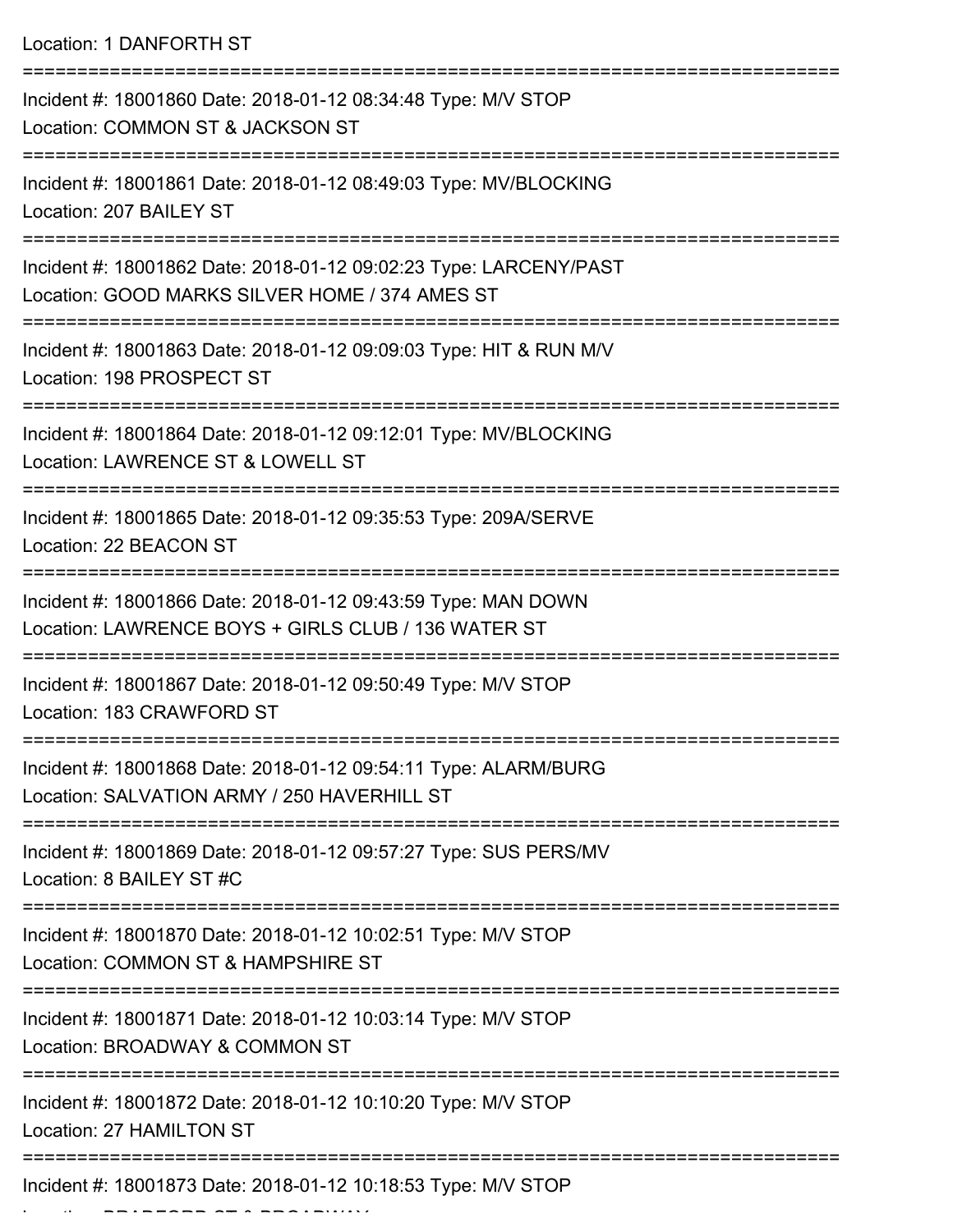| Incident #: 18001874 Date: 2018-01-12 10:19:35 Type: M/V STOP<br>Location: 205 BROADWAY                                            |
|------------------------------------------------------------------------------------------------------------------------------------|
| Incident #: 18001875 Date: 2018-01-12 10:20:14 Type: M/V STOP<br>Location: BROADWAY & CONCORD ST                                   |
| Incident #: 18001876 Date: 2018-01-12 10:21:09 Type: 209A/SERVE<br>Location: 123 OSGOOD ST                                         |
| Incident #: 18001877 Date: 2018-01-12 10:21:12 Type: TOW OF M/V<br>Location: 30 BRADFORD ST                                        |
| Incident #: 18001878 Date: 2018-01-12 10:21:53 Type: M/V STOP<br>Location: 69 CRESCENT ST                                          |
| Incident #: 18001879 Date: 2018-01-12 10:28:33 Type: M/V STOP<br>Location: 235 BROADWAY                                            |
| Incident #: 18001880 Date: 2018-01-12 10:28:35 Type: CK WELL BEING<br>Location: 134 BEACON AV                                      |
| Incident #: 18001882 Date: 2018-01-12 10:36:46 Type: ALARM/BURG<br>Location: ELITE LOUNGE / 336 COMMON ST                          |
| Incident #: 18001881 Date: 2018-01-12 10:36:50 Type: B&E/PAST<br>Location: 199 PROSPECT ST #205 FL 1                               |
| ==============================<br>Incident #: 18001883 Date: 2018-01-12 10:41:30 Type: M/V STOP<br>Location: ESSEX ST & JACKSON ST |
| Incident #: 18001884 Date: 2018-01-12 10:42:55 Type: M/V STOP<br>Location: ESSEX ST & JACKSON ST                                   |
| Incident #: 18001885 Date: 2018-01-12 10:47:06 Type: M/V STOP<br>Location: AMESBURY ST & LOWELL ST                                 |
| Incident #: 18001886 Date: 2018-01-12 10:50:44 Type: M/V STOP<br>Location: FALLON ST & EVERETTE                                    |
| Incident #: 18001888 Date: 2018-01-12 10:51:58 Type: 209A/SERVE<br>Location: 95 MIDDLEBURY ST                                      |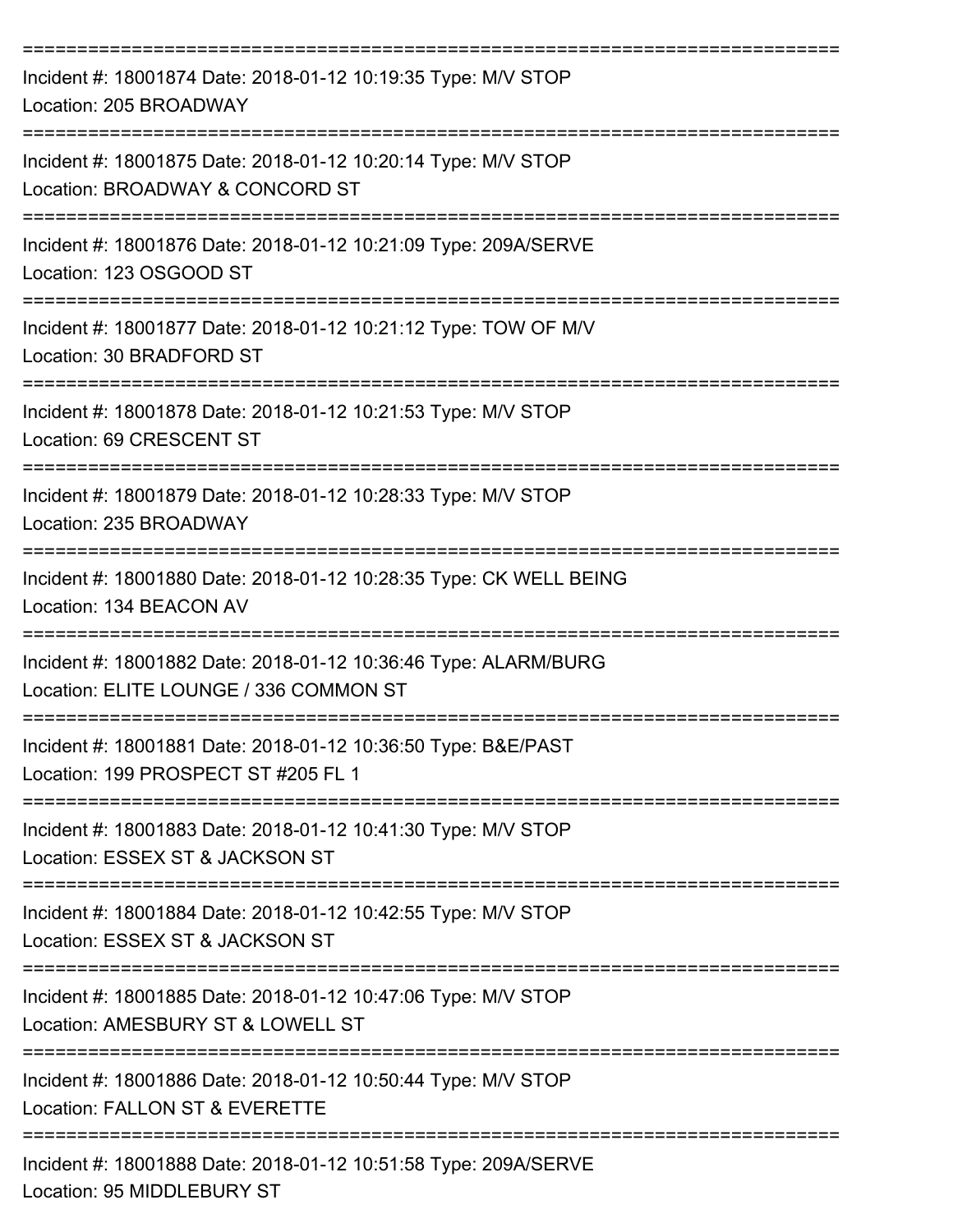| Incident #: 18001887 Date: 2018-01-12 10:52:02 Type: ALARM/BURG<br>Location: 49 WALNUT ST FL 2                                            |
|-------------------------------------------------------------------------------------------------------------------------------------------|
| Incident #: 18001889 Date: 2018-01-12 10:58:39 Type: 209A/SERVE<br>Location: 803 ESSEX ST                                                 |
| Incident #: 18001890 Date: 2018-01-12 11:01:47 Type: M/V STOP<br>Location: AMESBURY ST & LOWELL ST                                        |
| Incident #: 18001891 Date: 2018-01-12 11:03:09 Type: CK WELL BEING<br>Location: 20 BELMONT ST                                             |
| Incident #: 18001892 Date: 2018-01-12 11:04:52 Type: INVESTIGATION<br>Location: 90 BEACON ST                                              |
| Incident #: 18001894 Date: 2018-01-12 11:08:02 Type: LARCENY/PAST<br>Location: 107 SALEM ST                                               |
| Incident #: 18001893 Date: 2018-01-12 11:11:42 Type: TOW OF M/V<br>Location: 336 PARK ST                                                  |
| Incident #: 18001895 Date: 2018-01-12 11:14:48 Type: 209A/SERVE<br>Location: MECHANIC ST & UNION ST                                       |
| Incident #: 18001896 Date: 2018-01-12 11:20:29 Type: M/V STOP<br>Location: CEDA                                                           |
| Incident #: 18001897 Date: 2018-01-12 11:22:08 Type: RECOV/STOL/MV<br>Location: 158 WATER ST                                              |
| Incident #: 18001898 Date: 2018-01-12 11:32:09 Type: AUTO ACC/NO PI<br>Location: ARLINGTON ST & LAWRENCE ST                               |
| Incident #: 18001899 Date: 2018-01-12 11:39:18 Type: AUTO ACC/NO PI<br>Location: E HAVERHILL ST & MARSTON ST                              |
| :========================<br>Incident #: 18001900 Date: 2018-01-12 11:41:12 Type: AUTO ACC/NO PI<br>Location: E HAVERHILL ST & MARSTON ST |
| Incident #: 18001901 Date: 2018-01-12 11:57:54 Type: M/V STOP<br>Location: EVERETT ST & PACKARD ST                                        |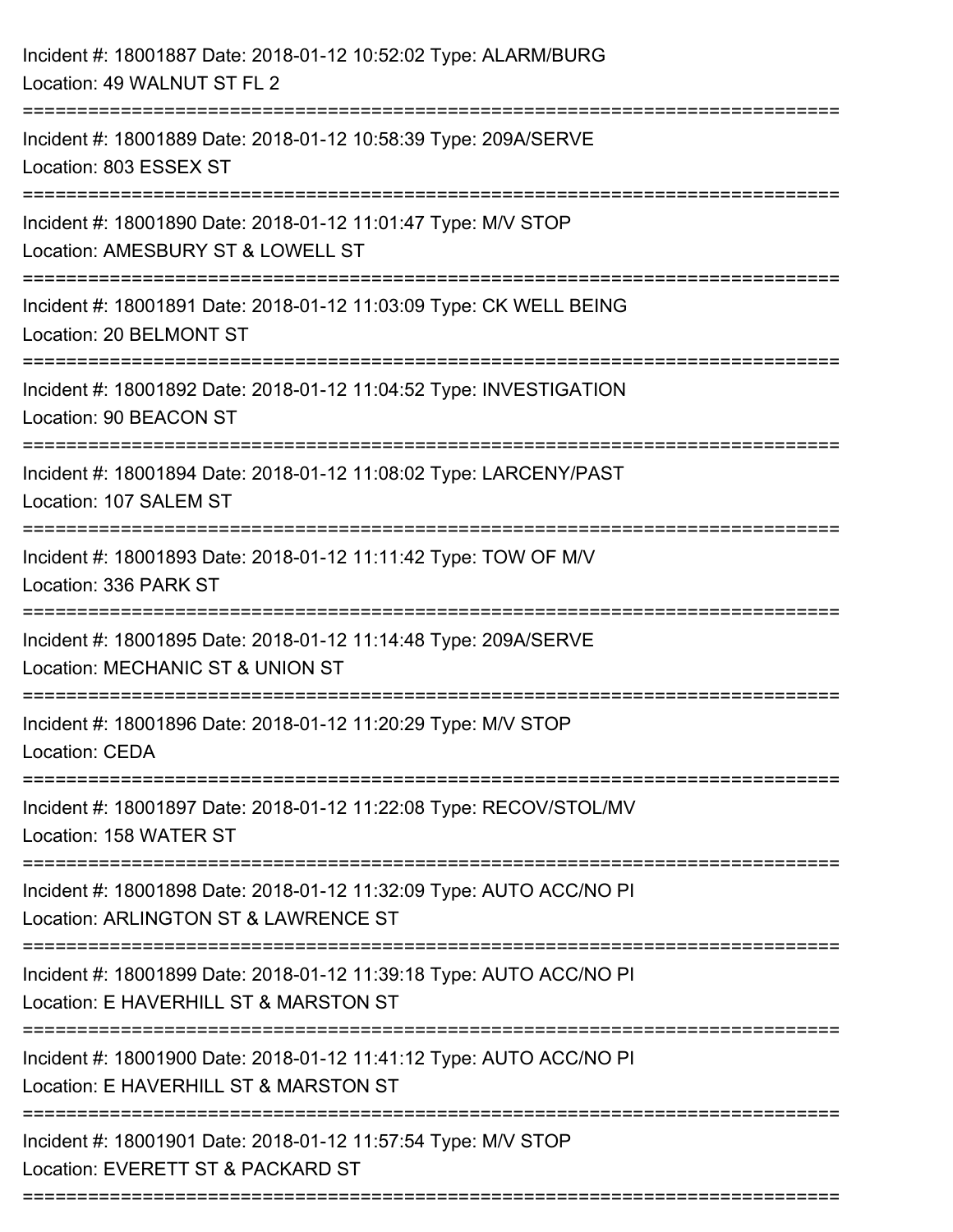| Incident #: 18001902 Date: 2018-01-12 11:58:10 Type: TOW OF M/V<br>Location: 550 BROADWAY                                                  |
|--------------------------------------------------------------------------------------------------------------------------------------------|
| Incident #: 18001903 Date: 2018-01-12 12:05:33 Type: M/V STOP<br>Location: EVERETT ST & PACKARD ST                                         |
| Incident #: 18001904 Date: 2018-01-12 12:08:00 Type: CK WELL BEING<br>Location: 407 RIVERSIDE DR                                           |
| Incident #: 18001905 Date: 2018-01-12 12:22:16 Type: SEIZED PROP<br>Location: GENERAL ST & UNION ST<br>;================================== |
| Incident #: 18001906 Date: 2018-01-12 12:32:14 Type: M/V STOP<br><b>Location: 11 LAWRENCE ST</b>                                           |
| Incident #: 18001907 Date: 2018-01-12 12:37:32 Type: DRUG VIO<br>Location: 48 WARREN ST                                                    |
| Incident #: 18001908 Date: 2018-01-12 12:57:36 Type: COURT DOC SERVE<br>Location: 4 EASTON ST                                              |
| Incident #: 18001909 Date: 2018-01-12 13:07:18 Type: COURT DOC SERVE<br>Location: 43 SPRINGFIELD ST                                        |
| Incident #: 18001910 Date: 2018-01-12 13:08:33 Type: M/V STOP<br>Location: PARK ST & SAUNDERS ST                                           |
| Incident #: 18001911 Date: 2018-01-12 13:09:30 Type: M/V STOP<br>Location: AMESBURY ST & LOWELL ST                                         |
| Incident #: 18001912 Date: 2018-01-12 13:14:10 Type: THREATS<br>Location: 203 HAVERHILL ST                                                 |
| Incident #: 18001913 Date: 2018-01-12 13:17:46 Type: SPECIAL CHECK<br>Location: MECHANIC ST & UNION ST                                     |
| Incident #: 18001914 Date: 2018-01-12 13:22:25 Type: M/V STOP<br>Location: CENTRE ST & CHELMSFORD ST                                       |
| Incident #: 18001915 Date: 2018-01-12 13:24:10 Type: M/V STOP<br>Location: 205 BROADWAY                                                    |
|                                                                                                                                            |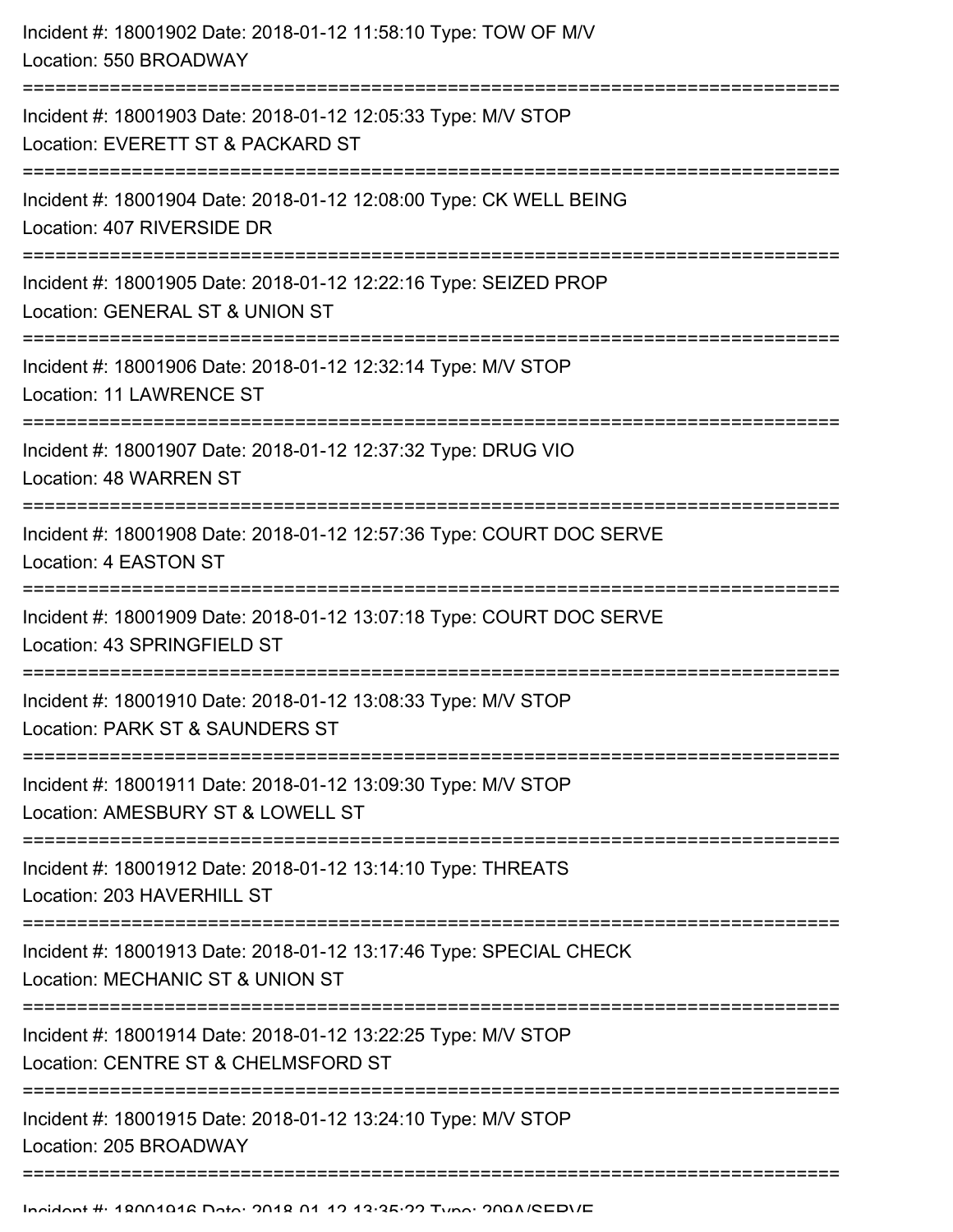Location: 379 LOWELL ST

| Incident #: 18001918 Date: 2018-01-12 13:41:44 Type: LARCENY/PAST<br>Location: 510 LOWELL ST                                                           |
|--------------------------------------------------------------------------------------------------------------------------------------------------------|
| Incident #: 18001917 Date: 2018-01-12 13:41:47 Type: ALARM/BURG<br>Location: MERRIMACK VALLEY PROJECT / 1045 ESSEX ST                                  |
| Incident #: 18001919 Date: 2018-01-12 14:04:41 Type: WARRANT SERVE<br>Location: 107 ARLINGTON ST                                                       |
| Incident #: 18001920 Date: 2018-01-12 14:09:38 Type: GENERAL SERV<br>Location: 7C SUMMER ST #1 FL 1                                                    |
| Incident #: 18001921 Date: 2018-01-12 14:12:05 Type: 209A/SERVE<br>Location: BROADWAY & HAVERHILL ST                                                   |
| Incident #: 18001922 Date: 2018-01-12 14:18:20 Type: M/V STOP<br>Location: BROADWAY & LOWELL ST                                                        |
| Incident #: 18001923 Date: 2018-01-12 14:23:34 Type: HARASSMENT<br>Location: 40 SUMMER ST                                                              |
| Incident #: 18001924 Date: 2018-01-12 14:32:43 Type: LARCENY/PAST<br>Location: 208 FARNHAM ST                                                          |
| Incident #: 18001925 Date: 2018-01-12 14:41:24 Type: DOMESTIC/PROG<br>Location: 10 WINSLOW PL #1 FL 1                                                  |
| Incident #: 18001926 Date: 2018-01-12 14:44:31 Type: DRUG VIO<br>Location: 308 HOWARD ST                                                               |
| Incident #: 18001927 Date: 2018-01-12 14:55:03 Type: SPECIAL CHECK<br>Location: MECHANIC ST & UNION ST<br>-------------------------                    |
| Incident #: 18001928 Date: 2018-01-12 15:15:16 Type: M/V STOP<br>Location: COMMON ST & NEWBURY ST                                                      |
| Incident #: 18001929 Date: 2018-01-12 15:23:31 Type: SUS PERS/MV<br>Location: PRIMO'S LIQUORS / 450 HAVERHILL ST<br>---------------------------------- |
| Incident #: 18001930 Date: 2018-01-12 15:33:05 Type: KEEP PEACE                                                                                        |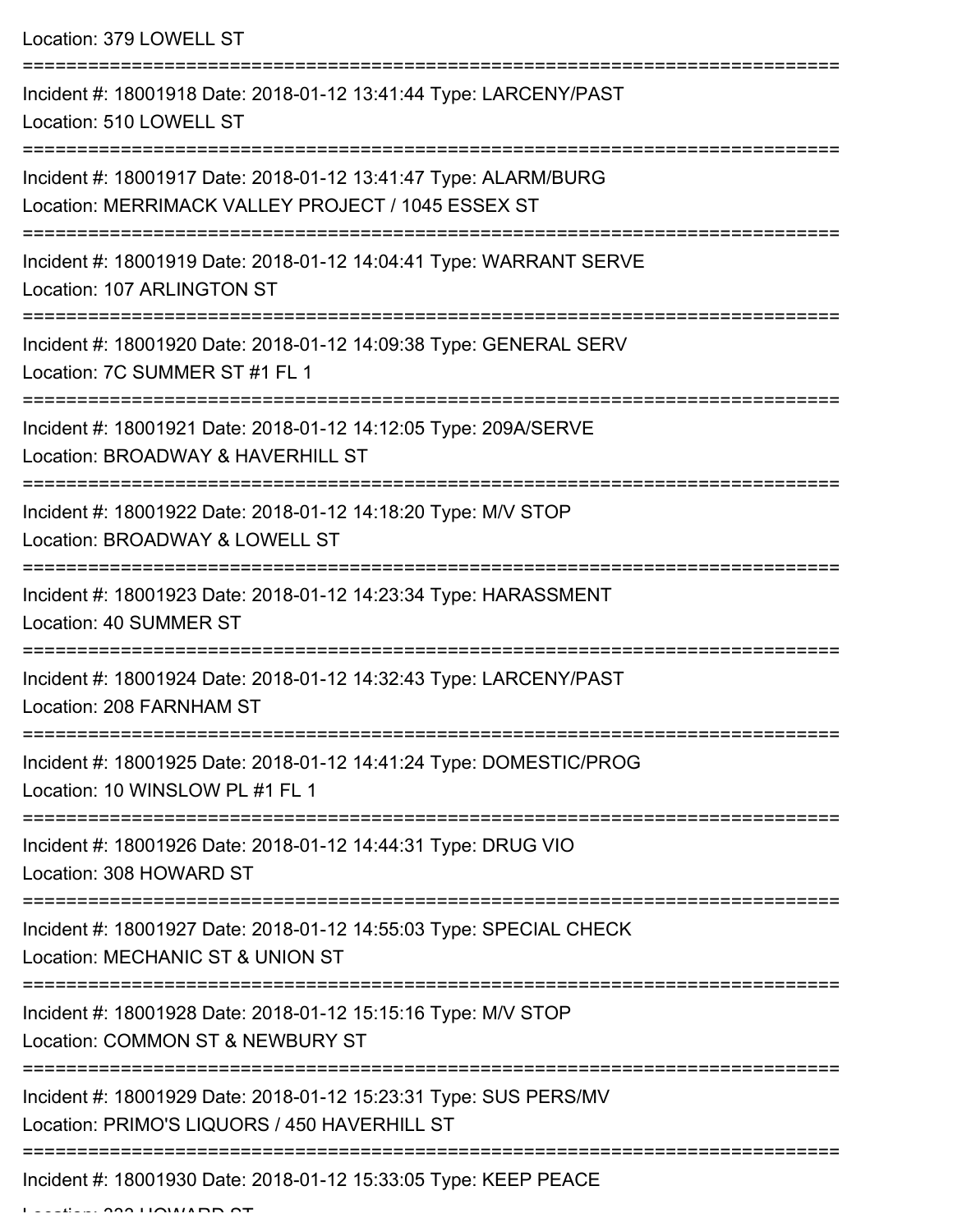| Incident #: 18001931 Date: 2018-01-12 15:40:15 Type: ALARM/BURG<br>Location: 181 CANAL ST #300                                               |
|----------------------------------------------------------------------------------------------------------------------------------------------|
| Incident #: 18001932 Date: 2018-01-12 15:58:11 Type: AUTO ACC/NO PI<br>Location: ARIAS MARKET II / 385 LOWELL ST                             |
| Incident #: 18001933 Date: 2018-01-12 16:17:28 Type: CK WELL BEING<br>Location: 47 MYRTLE ST FL 1                                            |
| Incident #: 18001934 Date: 2018-01-12 16:26:08 Type: SUS PERS/MV<br>Location: 10 WACHUSETTS AV                                               |
| Incident #: 18001935 Date: 2018-01-12 16:34:09 Type: AUTO ACC/NO PI<br>Location: CENTRE ST & SPRUCE ST                                       |
| Incident #: 18001936 Date: 2018-01-12 16:45:33 Type: ALARM/BURG<br>Location: RESD; DORA SANTIAGO / 4 CHAPIN ST                               |
| Incident #: 18001937 Date: 2018-01-12 17:03:04 Type: LARCENY/PAST<br><b>Location: 7C SUMMER ST</b>                                           |
| Incident #: 18001938 Date: 2018-01-12 17:18:29 Type: AUTO ACC/NO PI<br>Location: ANDOVER ST & FOSTER ST                                      |
| Incident #: 18001939 Date: 2018-01-12 17:25:54 Type: M/V STOP<br>Location: 205 BROADWAY                                                      |
| --------===================<br>Incident #: 18001940 Date: 2018-01-12 17:27:38 Type: 209A/SERVE<br>Location: 124 WILLOW ST                    |
| Incident #: 18001941 Date: 2018-01-12 17:29:28 Type: ALARM/BURG<br>Location: 50 PLEASANT ST                                                  |
| ==========================<br>Incident #: 18001942 Date: 2018-01-12 17:32:28 Type: HIT & RUN M/V<br>Location: 279 LAWRENCE ST                |
| Incident #: 18001943 Date: 2018-01-12 17:34:09 Type: GENERAL SERV<br>Location: BROADWAY & COMMON ST                                          |
| ---------------------------------<br>Incident #: 18001944 Date: 2018-01-12 17:35:43 Type: AUTO ACC/NO PI<br>Location: ABBOTT ST & S UNION ST |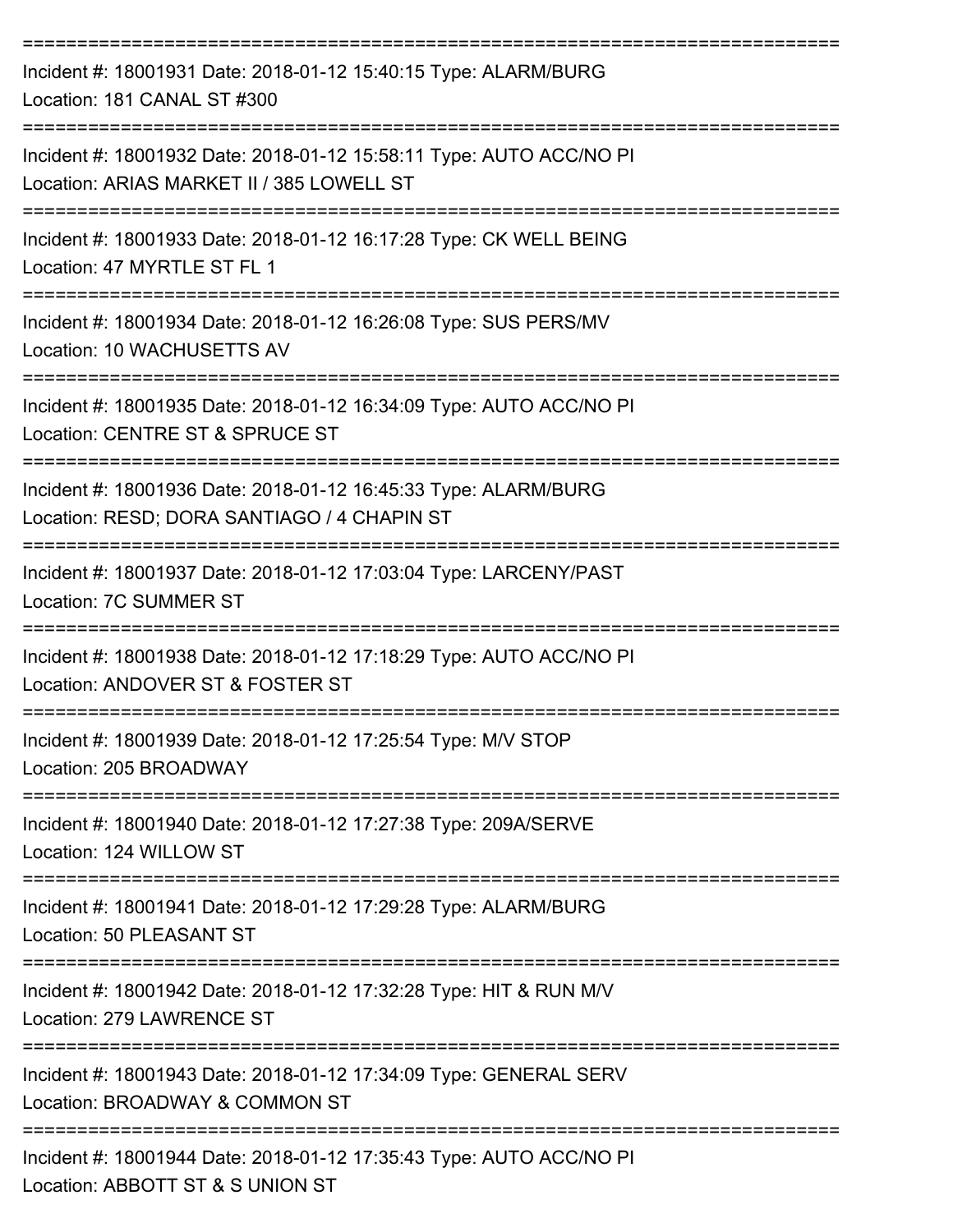| Incident #: 18001945 Date: 2018-01-12 17:37:29 Type: SUS PERS/MV<br>Location: 12 DURHAM ST                                            |
|---------------------------------------------------------------------------------------------------------------------------------------|
| Incident #: 18001946 Date: 2018-01-12 17:37:51 Type: DISTURBANCE<br>Location: 50 BROADWAY                                             |
| Incident #: 18001947 Date: 2018-01-12 17:39:33 Type: M/V STOP<br>Location: AMESBURY ST & LOWELL ST                                    |
| Incident #: 18001948 Date: 2018-01-12 17:41:36 Type: M/V STOP<br>Location: AMESBURY ST & CANAL ST                                     |
| Incident #: 18001949 Date: 2018-01-12 17:43:47 Type: M/V STOP<br>Location: MERRIMACK ST & PARKER ST<br>============================== |
| Incident #: 18001950 Date: 2018-01-12 17:45:19 Type: M/V STOP<br>Location: 700 ESSEX ST<br>:================                          |
| Incident #: 18001952 Date: 2018-01-12 17:46:07 Type: M/V STOP<br>Location: ANDOVER ST & PARKER ST                                     |
| Incident #: 18001951 Date: 2018-01-12 17:46:31 Type: VIO 209A<br>Location: 48 EUTAW ST                                                |
| Incident #: 18001953 Date: 2018-01-12 17:49:22 Type: M/V STOP<br>Location: CHICKERING ST & WINTHROP AV                                |
| Incident #: 18001954 Date: 2018-01-12 17:49:42 Type: 911 HANG UP<br>Location: 354 MERRIMACK ST #207                                   |
| Incident #: 18001955 Date: 2018-01-12 17:53:34 Type: MEDIC SUPPORT<br>Location: PLONOWSKI FUNERAL HOME / 180 JACKSON ST               |
| Incident #: 18001956 Date: 2018-01-12 17:57:05 Type: HIT & RUN M/V<br>Location: AMESBURY ST & METHUEN ST                              |
| Incident #: 18001957 Date: 2018-01-12 17:58:50 Type: M/V STOP<br>Location: S UNION ST & SALEM ST                                      |
| Incident #: 18001958 Date: 2018-01-12 18:02:46 Type: M/V STOP<br>Location: BROADWAY & TREMONT ST                                      |
|                                                                                                                                       |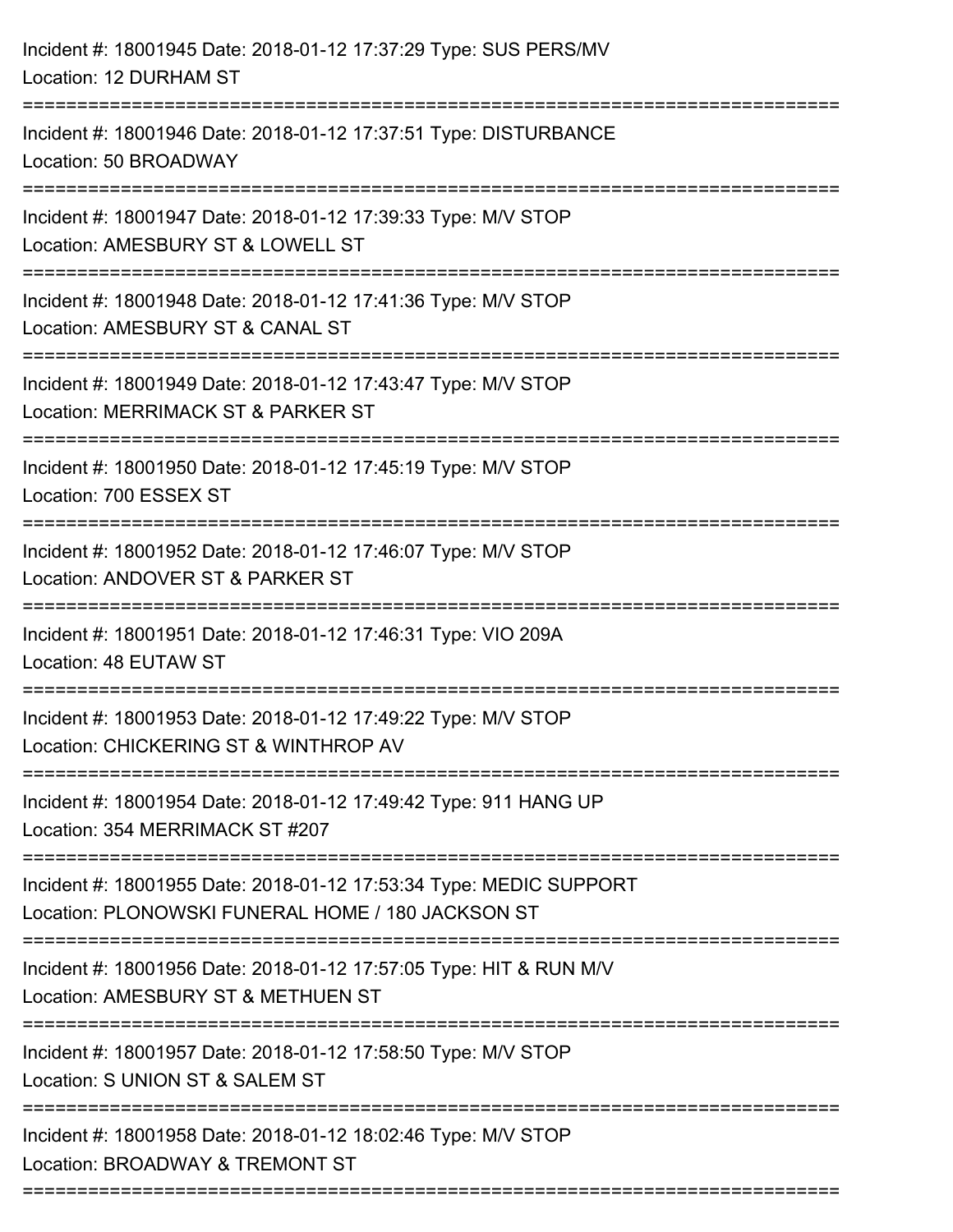| Incident #: 18001960 Date: 2018-01-12 18:08:41 Type: M/V STOP<br>Location: JACKSON ST & SUMMER ST                                |
|----------------------------------------------------------------------------------------------------------------------------------|
| Incident #: 18001962 Date: 2018-01-12 18:10:13 Type: M/V STOP<br>Location: BRADFORD ST & FRANKLIN ST                             |
| Incident #: 18001961 Date: 2018-01-12 18:10:32 Type: M/V STOP<br>Location: AMESBURY ST & CANAL ST<br>--------------------------- |
| Incident #: 18001963 Date: 2018-01-12 18:11:03 Type: M/V STOP<br>Location: MANCHESTER ST & WEST ST                               |
| Incident #: 18001964 Date: 2018-01-12 18:14:17 Type: DISTURBANCE<br>Location: 439 RIVERSIDE DR FL 2                              |
| Incident #: 18001965 Date: 2018-01-12 18:16:32 Type: AUTO ACC/NO PI<br>Location: 6 RAILROAD ST                                   |
| Incident #: 18001966 Date: 2018-01-12 18:18:54 Type: M/V STOP<br>Location: AMESBURY ST & CANAL ST                                |
| Incident #: 18001967 Date: 2018-01-12 18:19:52 Type: M/V STOP<br>Location: ACTON ST & BROADWAY                                   |
| Incident #: 18001968 Date: 2018-01-12 18:21:20 Type: M/V STOP<br>Location: AVON ST & E HAVERHILL ST                              |
| Incident #: 18001969 Date: 2018-01-12 18:24:09 Type: M/V STOP<br>Location: MERRIMACK ST & S BROADWAY                             |
| Incident #: 18001970 Date: 2018-01-12 18:24:55 Type: M/V STOP<br>Location: AVON ST & E HAVERHILL ST                              |
| Incident #: 18001971 Date: 2018-01-12 18:31:57 Type: SUS PERS/MV<br>Location: CAMBRIDGE ST & GARFIELD ST                         |
| Incident #: 18001972 Date: 2018-01-12 18:37:49 Type: KEEP PEACE<br>Location: 713 HAVERHILL ST                                    |
| Incident #: 18001973 Date: 2018-01-12 18:40:03 Type: SUS PERS/MV                                                                 |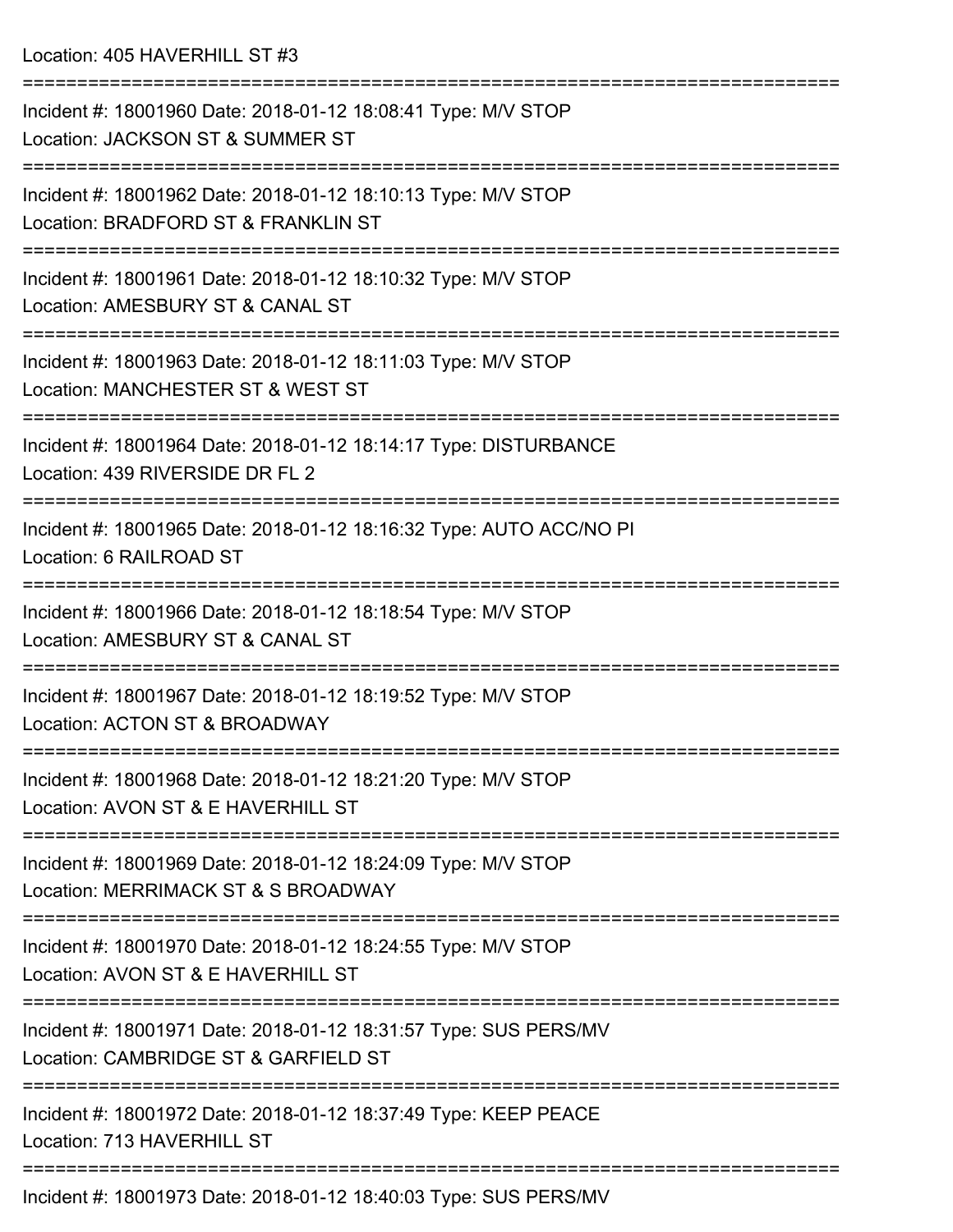| Location: BAILEY ST & S UNION ST                                                                                                       |
|----------------------------------------------------------------------------------------------------------------------------------------|
| Incident #: 18001974 Date: 2018-01-12 18:45:55 Type: DRUG VIO<br>Location: 77 S UNION ST                                               |
| Incident #: 18001975 Date: 2018-01-12 18:47:43 Type: M/V STOP<br>Location: AVON ST & JACKSON ST                                        |
| Incident #: 18001976 Date: 2018-01-12 18:51:55 Type: M/V STOP<br>Location: CROSS ST & MANCHESTER ST                                    |
| Incident #: 18001977 Date: 2018-01-12 18:55:08 Type: M/V STOP<br>Location: ANDOVER ST & FOSTER ST                                      |
| Incident #: 18001978 Date: 2018-01-12 18:58:54 Type: M/V STOP<br>Location: 96 MARBLE AV                                                |
| Incident #: 18001979 Date: 2018-01-12 19:00:14 Type: M/V STOP<br>Location: 360 BROADWAY                                                |
| Incident #: 18001980 Date: 2018-01-12 19:05:50 Type: SPECIAL CHECK<br>Location: 360 BROADWAY                                           |
| Incident #: 18001981 Date: 2018-01-12 19:07:22 Type: M/V STOP<br>Location: BROADWAY & CROSS ST                                         |
| Incident #: 18001982 Date: 2018-01-12 19:11:35 Type: M/V STOP<br>Location: 187 BROADWAY                                                |
| Incident #: 18001983 Date: 2018-01-12 19:12:00 Type: M/V STOP<br>Location: BURGER KING / 187 BROADWAY                                  |
| Incident #: 18001984 Date: 2018-01-12 19:19:00 Type: M/V STOP<br>Location: FLORAL ST & PEARL ST                                        |
| ----------------------------------<br>Incident #: 18001985 Date: 2018-01-12 19:28:31 Type: MEDIC SUPPORT<br>Location: 61 STEVENS AV #1 |
| Incident #: 18001986 Date: 2018-01-12 20:06:38 Type: ALARM/BURG<br>Location: MICHAEL'S MOTOR SALES, INCORP / 54 WINTHROP AV            |
| Incident #: 18001987 Date: 2018-01-12 20:17:13 Type: SUS PERS/MV                                                                       |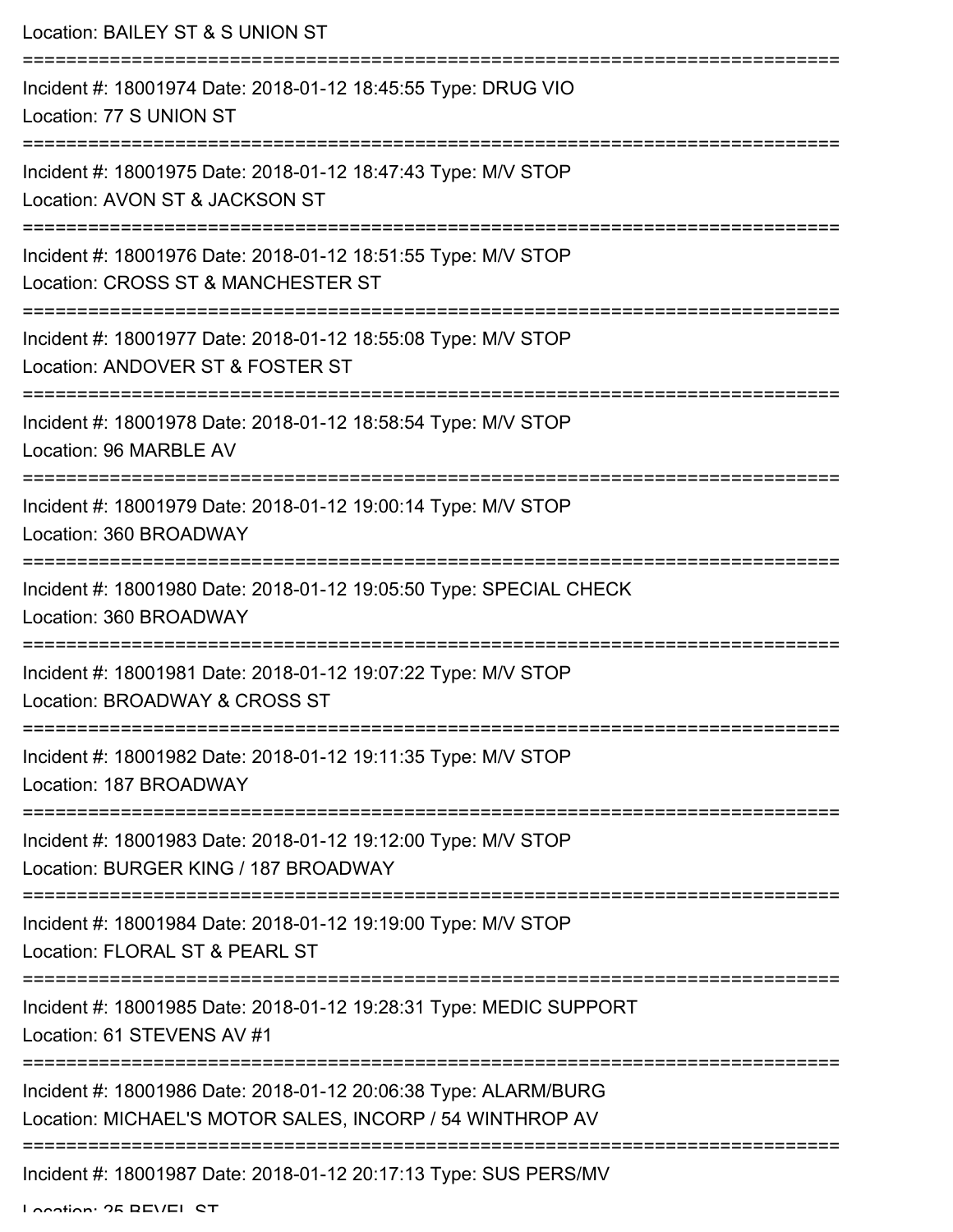| Incident #: 18001988 Date: 2018-01-12 20:20:28 Type: AUTO ACC/NO PI<br>Location: MT VERNON ST & S BROADWAY              |
|-------------------------------------------------------------------------------------------------------------------------|
| Incident #: 18001989 Date: 2018-01-12 20:31:18 Type: TRESPASSING<br>Location: 231 JACKSON ST                            |
| Incident #: 18001990 Date: 2018-01-12 20:44:42 Type: MV/BLOCKING<br>Location: 205 ESSEX ST                              |
| Incident #: 18001991 Date: 2018-01-12 20:52:49 Type: LOUD NOISE<br>Location: 136 EXCHANGE ST                            |
| Incident #: 18001992 Date: 2018-01-12 20:55:27 Type: M/V STOP<br>Location: AVON ST & JACKSON ST                         |
| Incident #: 18001993 Date: 2018-01-12 21:06:00 Type: INVEST CONT<br>Location: 336 COMMON ST                             |
| Incident #: 18001994 Date: 2018-01-12 21:07:39 Type: M/V STOP<br>Location: MARKET ST & PARKER ST                        |
| Incident #: 18001995 Date: 2018-01-12 21:13:34 Type: SPECIAL CHECK<br>Location: SAM'S FOOD STORE / 389 BROADWAY         |
| Incident #: 18001996 Date: 2018-01-12 21:14:36 Type: SPECIAL CHECK<br>Location: BURGER KING / 187 BROADWAY              |
| Incident #: 18001997 Date: 2018-01-12 21:23:43 Type: M/V STOP<br>Location: HANCOCK ST & MELROSE TER                     |
| Incident #: 18001998 Date: 2018-01-12 21:30:54 Type: M/V STOP<br>Location: BROADWAY & METHUEN ST                        |
| Incident #: 18002000 Date: 2018-01-12 21:39:29 Type: MV/BLOCKING<br>Location: 4 GROVE ST                                |
| Incident #: 18001999 Date: 2018-01-12 21:39:52 Type: HIT & RUN M/V<br>Location: WALK IN WALK IN / BRADFORD ST & WEST ST |
| Incident #: 18002001 Date: 2018-01-12 21:50:05 Type: NOTIFICATION<br>Location: 235 BROADWAY #29                         |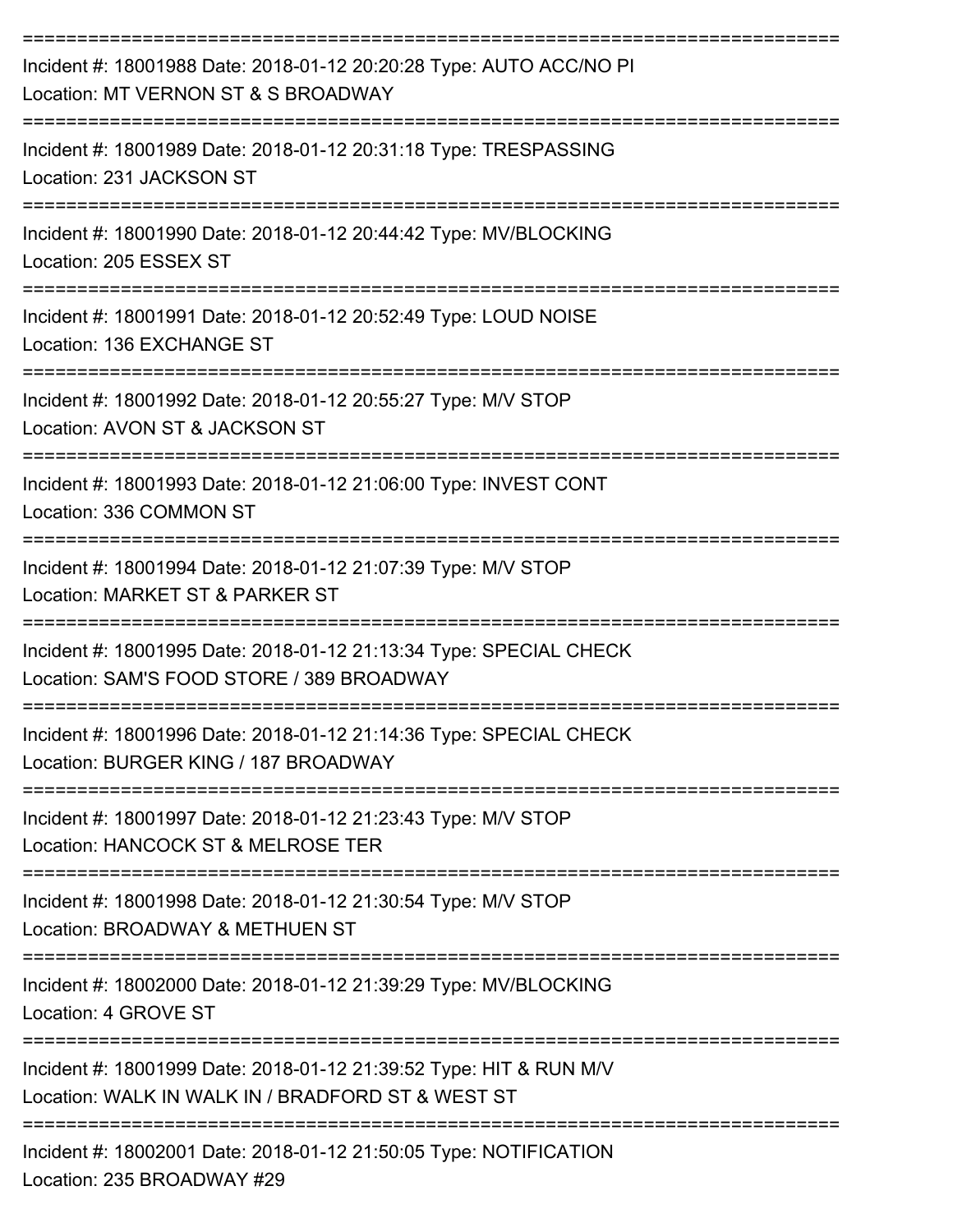Incident #: 18002016 Date: 2018 01 12 23:28:35 Type: NOISE ORD